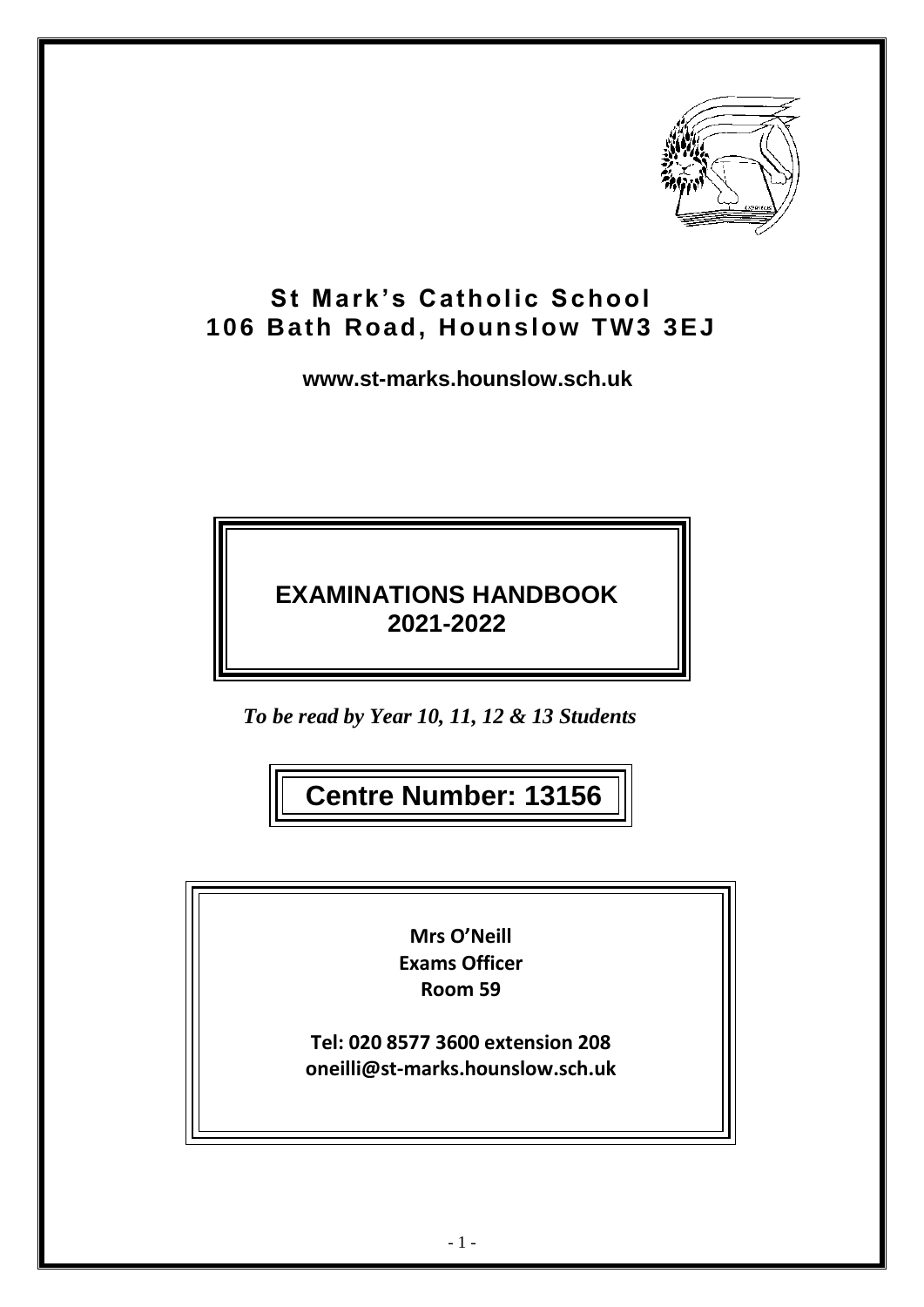This Handbook has been produced for all pupils in years 10, 11, 12 and 13 who will be sitting public exams in Summer 2022 and for other students in Years 10 and 12 who are currently studying A Level & GCSE courses. Whilst this information refers to public exams, it is also relevant for internal school examinations as they are run under the same conditions. We would ask that all candidates and their parents/carers read it carefully and ensure they are aware of the examination regulations and procedures. If you have any queries, please contact the Examinations Office – contact details are printed on the cover.

The awarding bodies and examination boards, set down very strict criteria which must be followed for the conduct of examinations and, as an examination centre, St. Mark's is required to adhere to them.

## **Contents**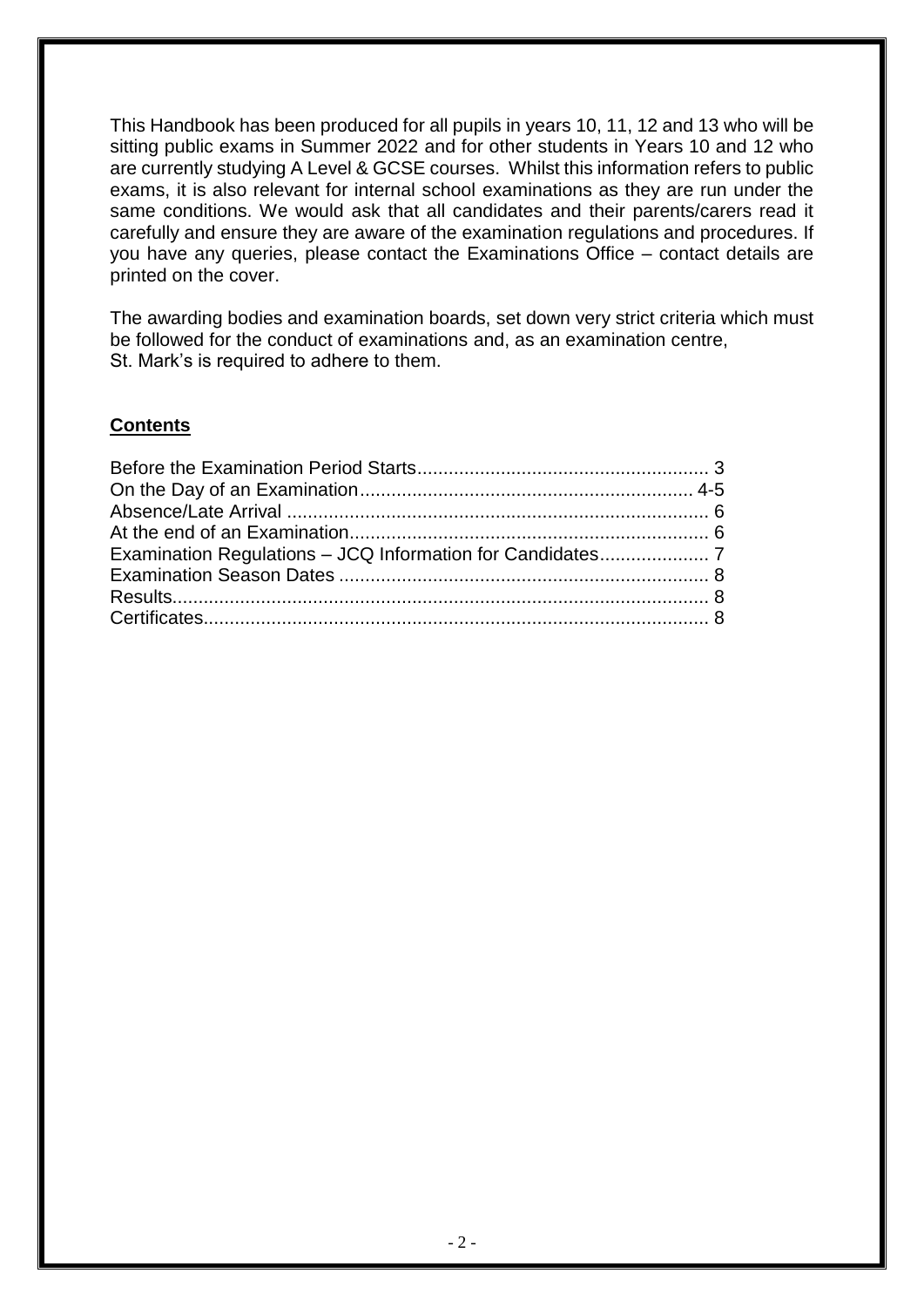## **Before the examination period starts:**

- Read your individual timetable carefully check the dates and times of all your exams and ensure that *you know your exam candidate number* (as shown on your individual public exam timetable). If you have lost your timetable please go to the Exams Office immediately to ask for another copy.
- If you have any concerns e.g. not entered for exams you were expecting to take; entered for exams you were not expecting or you think you have been entered for the wrong GCSE tier, please see Mrs O'Neill immediately.
- If we have identified a clash of exams there will be a clash form attached to your individual final timetable. If you think the times of two (or three) of your exams clash, please check the exam timetable – taking two modules in the same subject in the same session does not count as a clash. For any queries regarding a possible exam clash, especially if you are due to take GCE exams at Gunnersbury or Gumley, please see Mrs O'Neill straight away. The recommended maximum hours of exams that candidates should sit in any one day is 6 hours for GCE and 5 ½ hours for GCSE.
- Make sure that the school has a correct and up-to-date record of telephone numbers for your home, mobile and parents'/guardians' day time contact.
- **It is very important that you carefully check your public exam timetable to make sure that all personal details on your timetable are correct as these are the ones which will be printed on any certificates.**
- If you need to check the date, time or venue of an exam, a copy of the timetable will be posted on the school website and is displayed on the notice board outside the Exams Office (Room 59).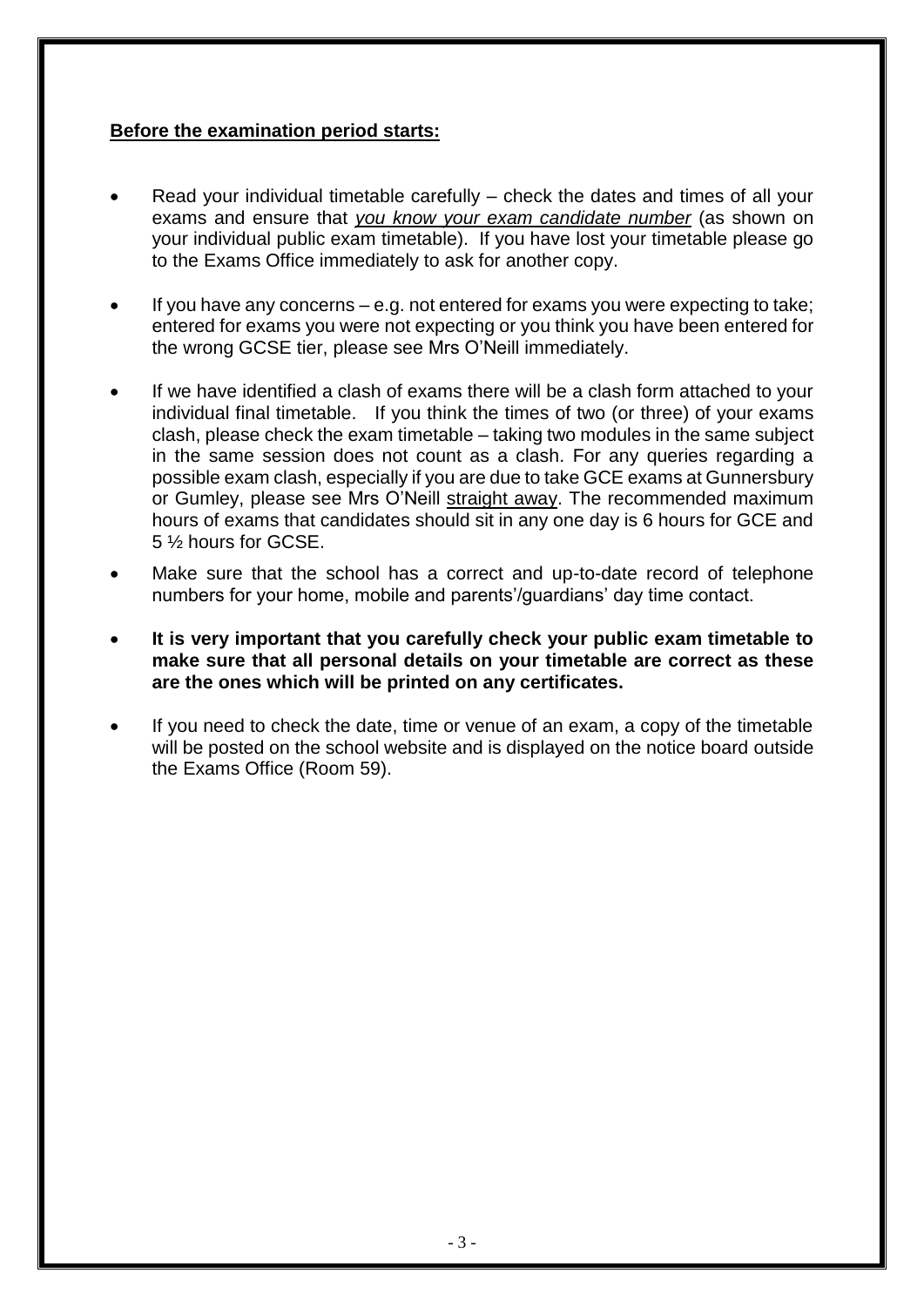## **On the day of an examination**

- Arrive at school in good time and be outside the exam room at least 15 minutes before the start of the exam. Year 11 must be in school uniform; Year 13 should be in their usual formal business wear. Morning exams will start at 9.00 a.m. and afternoon exams at 1.30 p.m. Go to the toilet before the exam!
- Make sure that you have everything that you need for the exam black pens (*at least two*), pencils, pencil sharpener, eraser, maths equipment, calculator etc. You will not be allowed to borrow anything from other candidates once you have entered the exam room. Tippex and correcting pens are not allowed in any circumstances. Highlighters and gel pens can be use on the question paper only. They cannot be used in your answers.
	- *You can only take clear/transparent pencil cases into the exam room* any candidate who has a non-transparent pencil case will have to empty the contents onto the desk and collect the case at the end of the exam. You cannot borrow any equipment from another candidate.
	- *Mobile phones, iPods, MP3/MP4 players, all watches, personal stereos or any product with an electronic communication/storage device or digital facility must not be taken into the exam room*. Examination board regulations require that a candidate bringing any of the above into an exam room will be reported to the awarding board (**even if the equipment is switched off** and you do not intend to use it). The penalty will range from loss of marks to complete disqualification.
- If you realise that you have any of the above with you, you must ensure it is turned off and handed into an invigilator immediately.
- **All types of watches are now no longer allowed in the examination room**.
- You are allowed to bring a screw-top plastic bottle of water into the exam room no other drinks are allowed by the Exam Boards. (If you need to keep a particular drink or medication with you for medical reasons, please speak to the Exams Officer prior to the exam). All labels must be removed from the bottles before you enter the exam room.
- If you have a programmable calculator you may use it, but all programmes and/or information stored in its memory must be cleared before you enter the exam room. THE LID OF THE CALCULATOR MUST NOT BE BROUGHT INTO THE EXAM ROOM.
- You must ensure that your pockets are completely empty and you do not have any notes, books, revision papers etc. on your person - if you do find any of these make sure they are handed in to the invigilator before you sit at your desk.
- If you are allowed to bring set texts, books or plays into the exam you must check to ensure that no notes or papers have been accidentally left inside them. If you find anything please hand it in immediately.
- Bags, coats, books etc. should not be brought into the exam room  $-$  if you have a locker please ensure you use it to store such items. Any items brought into an exam room which are not required for the exam will have to be stored where directed (do not leave anything outside the room).

Possession of unauthorised material is an infringement of the regulations even if you do not intend to use it and will be subject to penalty and possible disqualification.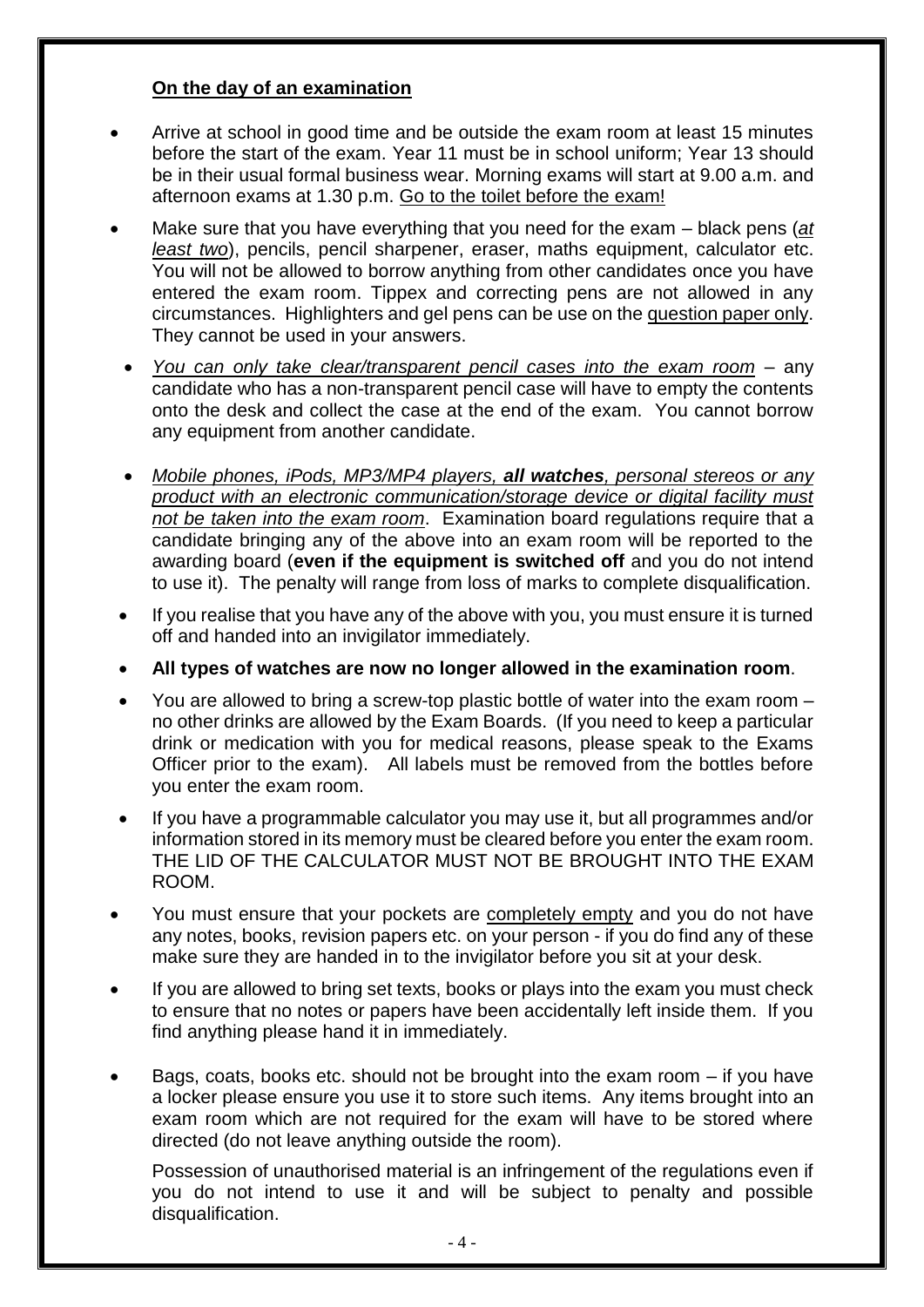- Once you enter the room examination regulations apply and silence is required. Sit at the desk labelled with your name and candidate number. Read the instructions on the front of both your question and answer papers thoroughly, ensure that you understand them, and **listen carefully to any announcements made by the invigilator.**
- **DO NOT WRITE ANYTHING ON YOUR PAPER UNTIL INSTRUCTED TO DO SO BY THE INVIGILATOR.**
- If you need to talk to an invigilator at any time or need extra paper, please raise your hand and someone will attend to you.
- Work quietly at all times so that you do not distract others in the room.
- Do not draw graffiti or write comments on examination papers if you do, you risk the examination board refusing to accept the paper.
- Remember to write clearly so that the examiner can read your work and award you the marks you deserve.
- Any candidate who defaces or writes on an exam table will have to stay after the exam to clean it. If the graffiti cannot be removed the candidate will have to pay the cost of having the exam table professionally cleaned.
- If a fire alarm sounds during an examination, the invigilators will tell you what to do. If you have to evacuate the examination room, you will have to do so in silence and in the order the invigilators direct. Close your answer paper and leave everything on your desk. You will be escorted to a designated assembly point, and you must not communicate with any other candidate during the time you are away from the examination room. On your return you will be allowed extra time to make up for the interruption and a report will be sent to the examination board detailing the incident.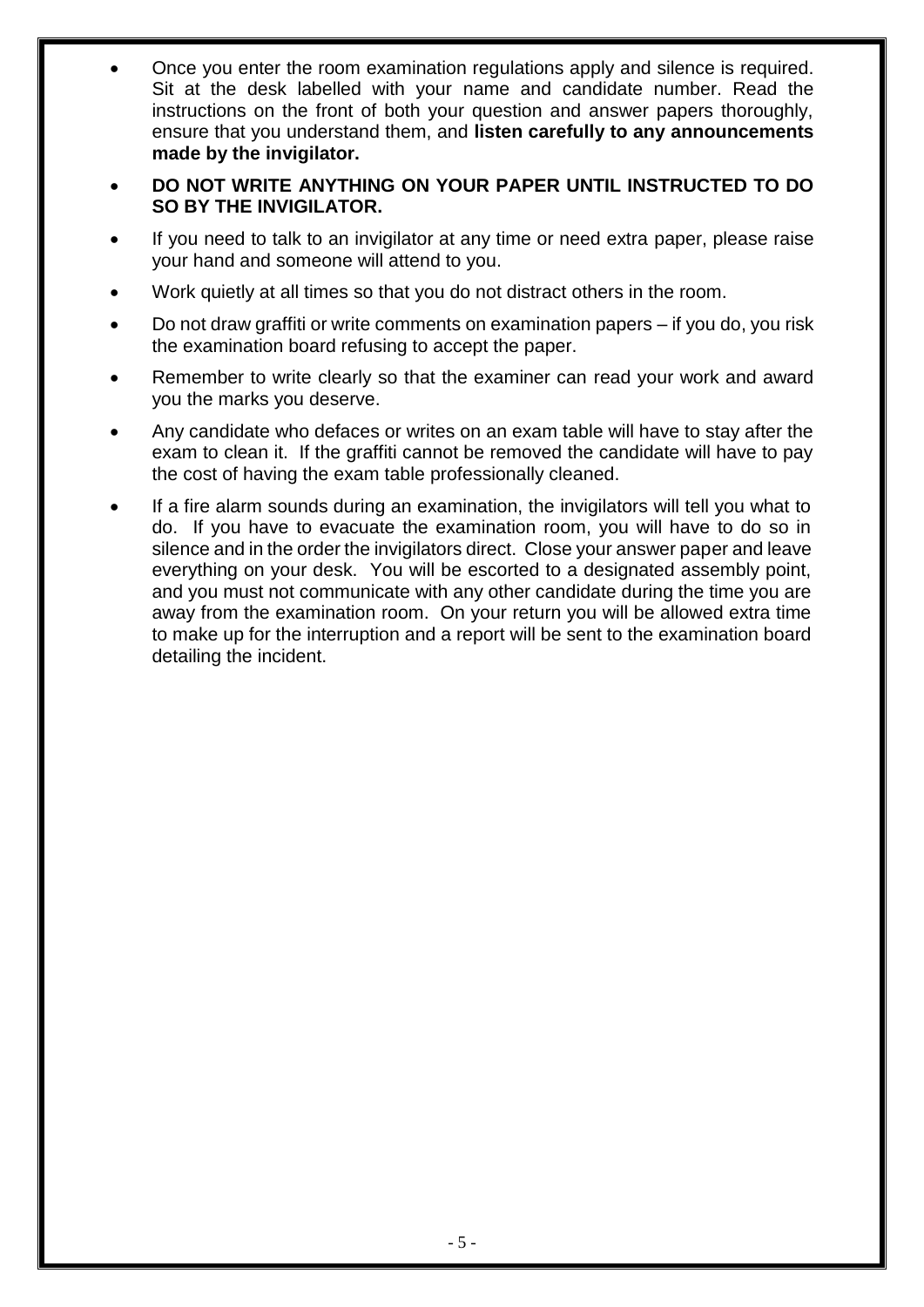# **Absence /Late arrival**

Please telephone the main School Switchboard (020 8577 3600) and leave an urgent message and contact phone number for the Exams Officer if: -`

You are unable to be present at an exam through illness

You are absent due to a genuine emergency

You have been delayed getting to school for the start of an exam

Please ensure you telephone by 8.30 am for morning exams and 1.00 pm for afternoon exams.

#### *Do not leave messages for teachers or departments or use the school absence phone line.*

For the examination board to accept absence due to illness you must get a letter from the GP or hospital outlining the reasons and give this to Mrs O'Neill within five days. **You will be asked to pay the exam entry fee if there is no valid reason for missing an exam.**

Any candidate who arrives at school after the start time of any exam must report to Reception and wait to be escorted to the appropriate exam room.

Please note that the examination boards do not accept misreading the timetable as a satisfactory explanation of absence/late arrival.

*In the case of delayed arrival at school please note that any candidate who arrives more than 30 minutes after the published starting time of an exam will be allowed to sit the exam, but must be aware that the Exam Boards may not be prepared to accept the work and reserve the right not to accept the script. Any candidate who arrives more than one hour after the published start time for the exam will not normally be allowed to take it.*

## **At the end of an examination**

- You must stop writing immediately when instructed to do so by the invigilator even if you are half way through a sentence. Failure to do so will be reported to the examination board and you risk losing marks.
- Ensure you have completed and signed the front of the answer paper using **your legal name.** Remember to cross out any rough work. If you have used extra sheets, please write how many sheets you have used in the box on the front of the answer paper, and ensure the extra sheets are attached *inside* the back cover of the answer paper with a treasury tag. Ensure you have indicated clearly the number of the questions you have answered.
- Remember you are still under examination conditions when the exam has finished, you must stay in your seat until given permission to leave by the invigilators. You must remain silent whilst you are in the examination room.
- Remember that exams may be continuing after yours has finished, possibly in the same room. Please respect other candidates by keeping silent until well away from the building**.**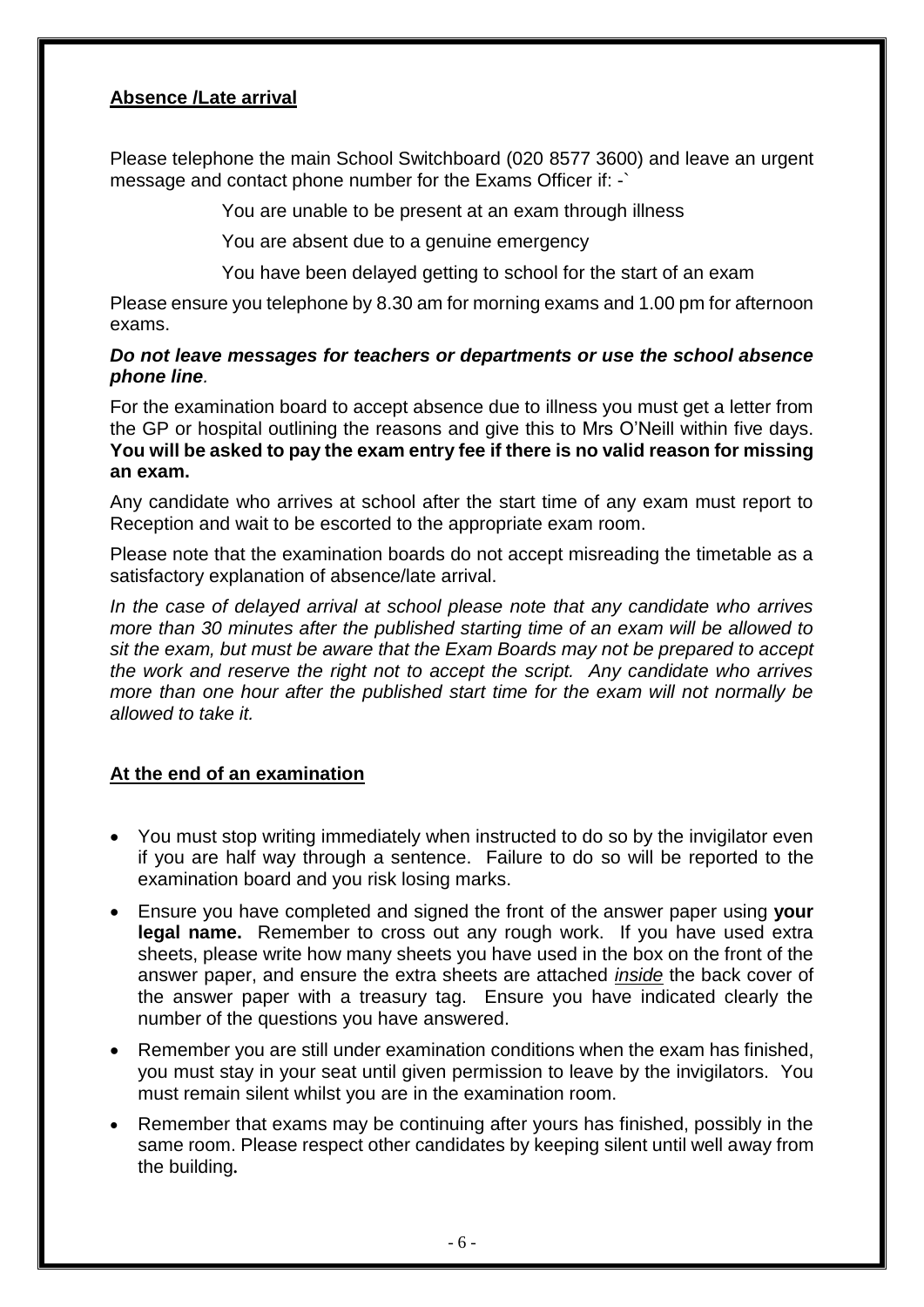## **JCQ Information for candidates' documents**

All candidates in exam years **must** read the relevant JCQ 'information for candidates' documents produced by the Joint Council for Qualifications (JCQ) on behalf of the examining bodies.

Summer 2022 exam season students have been issued with individual booklets with all these documents and can also be found on the school website under **'SCHOOL INFORMATION/EXAMINATIONS/Examinations 2021/2022 – JCQ Information for Candidates'**

### **The Information for Candidates documents are as follows:**

### **Written Examinations**

#### **Non-examination assessments**

#### **Coursework assessments**

- Some GCSE and GCE Subjects include coursework or controlled non-exam assessments. The Notice and Information for completing these give very clear guidelines of what is expected of candidates who have to produce these assessments. It is very important that all candidates and their parents/carers read this and ensure that any work submitted is the candidate's own work. Plagiarism is a serious offence and there are measures in place to detect when work has been copied. Any candidate found to have submitted work that is not their own will incur the penalties listed on page two of the Notice.

Candidates must ensure that their coursework/assessment has their name, Centre Number (13156) and their exam candidate number on every page.

Candidates will have the opportunity to request a review of their internally assessed marks before they are submitted to the exam boards.

#### **Social Media Guidelines**

### **Infringement of examination regulations – Malpractice Penalties Table**

**JCQ Privacy Notice**